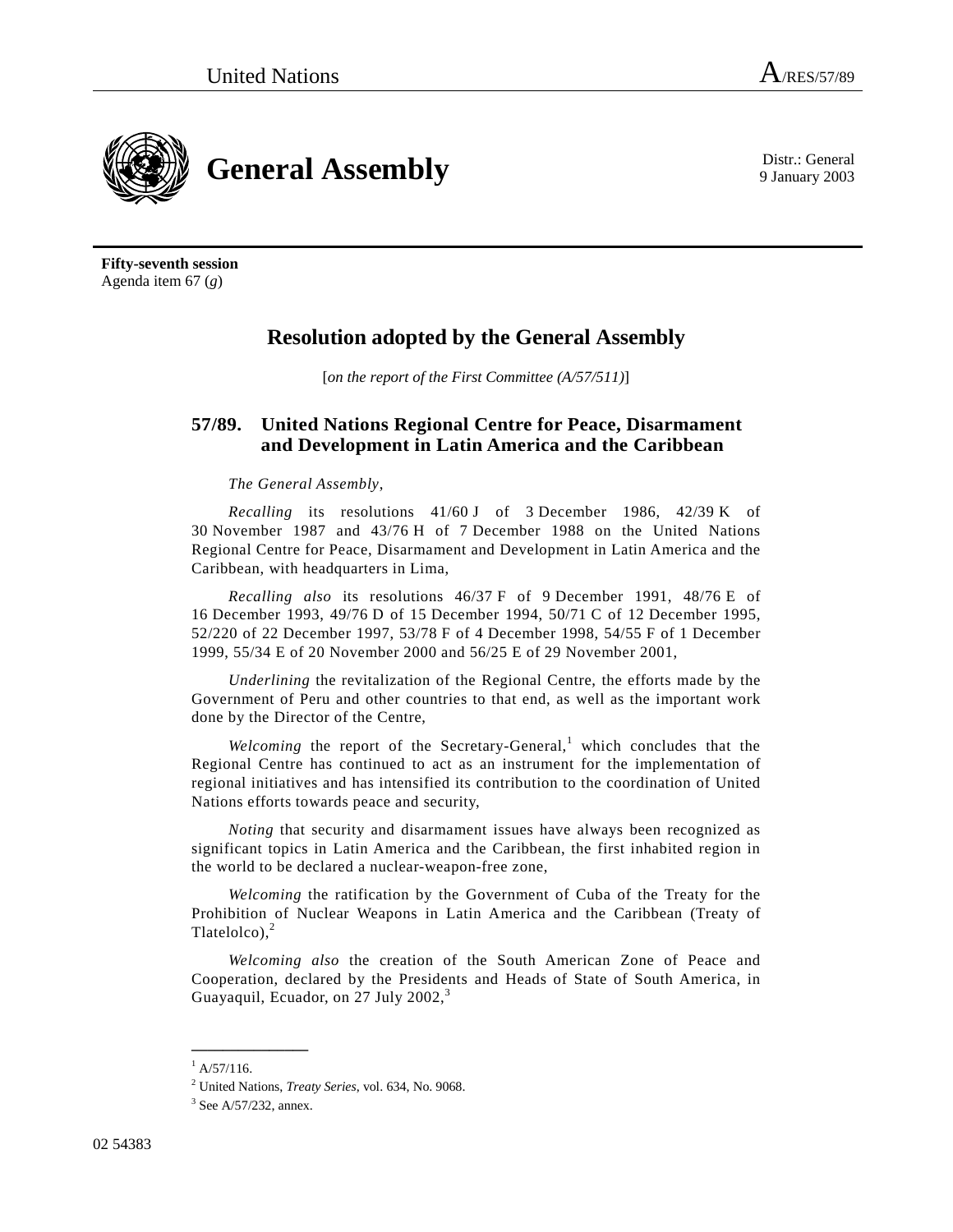*Bearing in mind* the important role that the Regional Centre can play in promoting confidence-building measures, arms control and limitation, disarmament and development at the regional level,

*Also bearing in mind* the importance of information, research, education and training for peace, disarmament and development in order to achieve understanding and cooperation among States,

*Recognizing* the need to provide the three United Nations regional centres for peace and disarmament with sufficient financial resources and cooperation for the planning and implementation of their programmes of activities,

 1. *Reiterates its strong support* for the role of the United Nations Regional Centre for Peace, Disarmament and Development in Latin America and the Caribbean in the promotion of United Nations activities at the regional level to strengthen peace, stability, security and development among its member States;

 2. *Expresses its satisfaction and congratulates* the Regional Centre for the expansion of the vast range of activities carried out last year in the field of peace, disarmament and development, and requests the Regional Centre to take into account the proposals to be submitted by the countries of the region in promoting confidence-building measures, arms control and limitation, transparency, disarmament and development at the regional level;

 3. *Expresses its appreciation* for the political support and financial contributions to the Regional Centre, which are essential for its continued operation;

 4. *Invites* all States of the region to continue to take part in the activities of the Regional Centre, proposing items for inclusion in its agenda, making greater and better use of the Centre's potential to meet the current challenges facing the international community and with a view to fulfilling the aims of the Charter of the United Nations in the fields of peace, disarmament and development;

 5. *Recognizes* that the Regional Centre has an important role in the promotion and development of regional initiatives agreed upon by the countries of Latin America and the Caribbean in the field of weapons of mass destruction, in particular nuclear weapons, conventional arms, including small arms and light weapons, as well as the relationship between disarmament and development;

 6. *Welcomes* the report of the Secretary-General on the relationship between disarmament and development,<sup>4</sup> and supports the role that the Regional Centre plays in promoting those issues in the region in pursuit of its mandate to promote economic and social development related to peace and disarmament;

 7. *Appeals* to Member States, in particular the States of the Latin American and Caribbean region, and to international governmental and non-governmental organizations and to foundations, to make and increase voluntary contributions to strengthen the Regional Centre, its programme of activities and the implementation thereof;

 8. *Requests* the Secretary-General to provide the Regional Centre with all necessary support, within existing resources, so that it may carry out its programme of activities in accordance with its mandate;

**\_\_\_\_\_\_\_\_\_\_\_\_\_\_\_**   $4$  A/57/167 and Add.1.